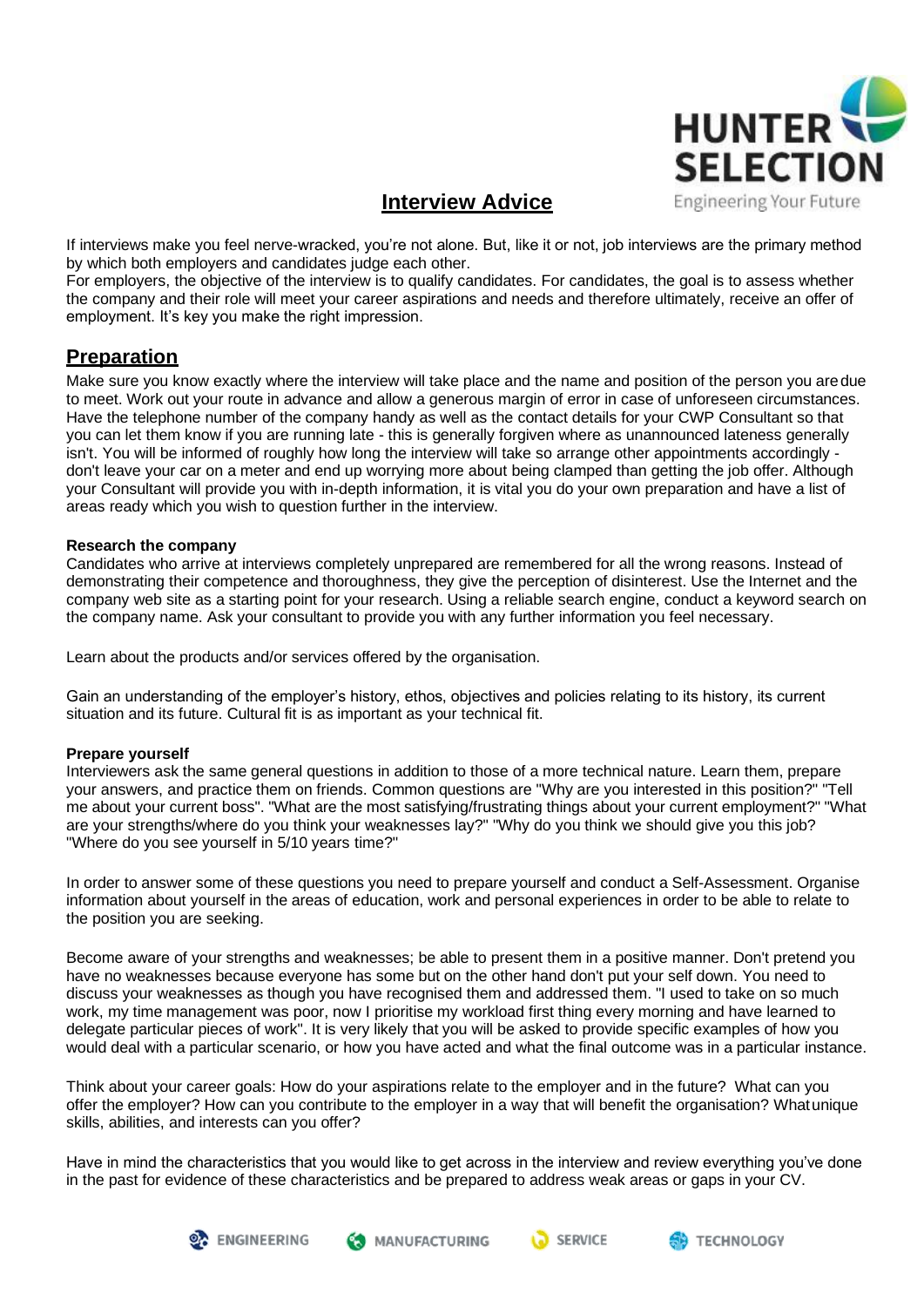Ensure that you know you know your CV inside out and anticipate the questions you'll be asked. Then put in the time to make your responses flow. Aim to sound natural and conversational, not as though you're reading from a script.





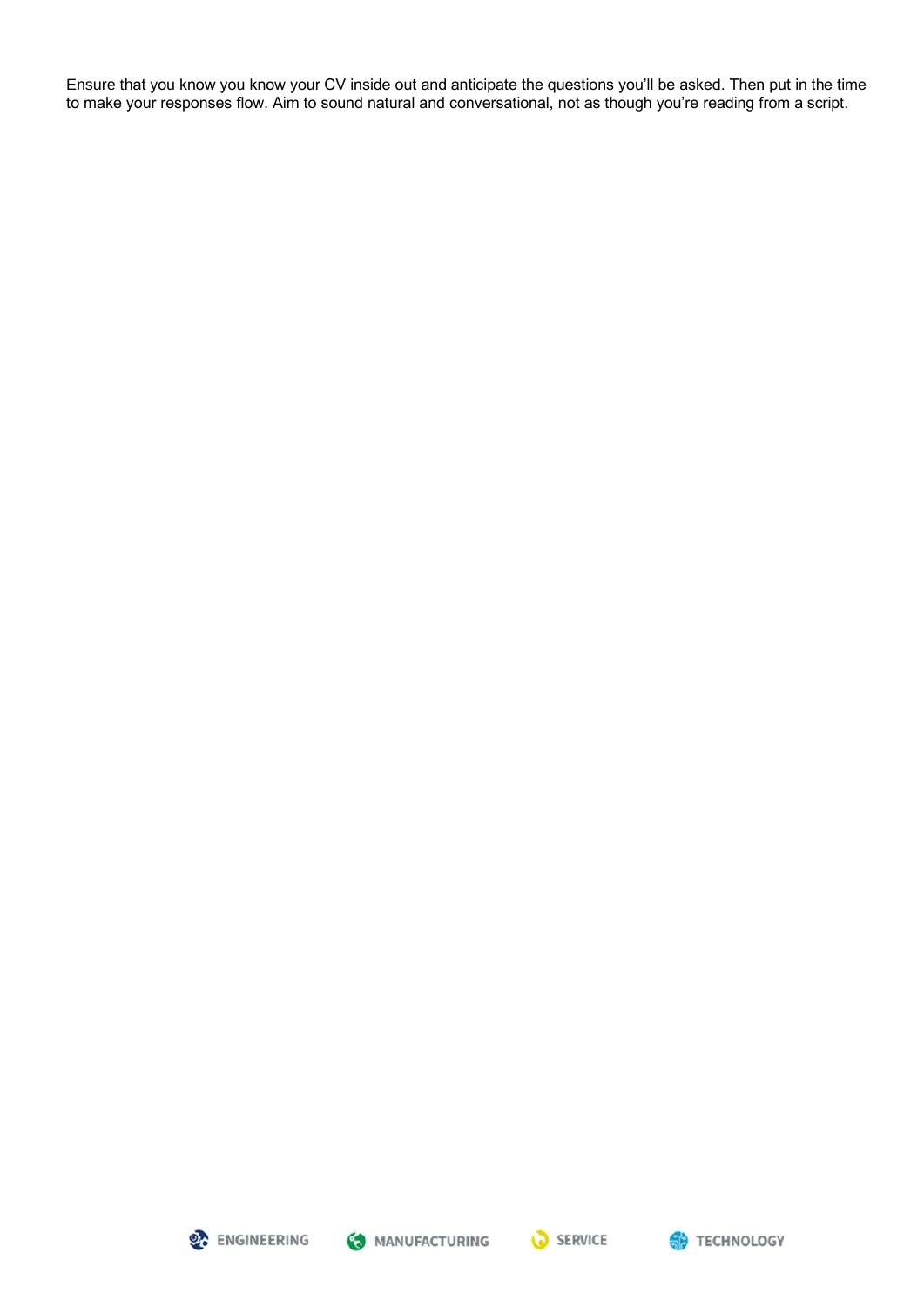

Sell yourself. Try to avoid giving clichéd answers to interview questions (it is likely your interviewer has heard these responses more than you care to imagine). Use examples from your own experience, give your opinion.

## **Typical Interview Dynamics – Content and process**

## **Non Verbal Communication**

Consider your dress and personal hygiene - what does your appearance say about you? Remember that many employers form initial impressions based on an applicant's appearance (not attractiveness). Be sensible about how you dress. Experts on interviewing give tips on what to wear, which colours to shy away from, what to carry and all that. The real rule for how to dress and what to carry is to use common sense. Look neat and clean – would you fit in with the company's target market/ can you represent the company at a meeting?

Offer a firm handshake - Your handshake says much about your personality. Give a firm, "full" handshake and use eye contact. Your handshake should be the same for both male and female interviewers.

Think about your eye contact – Don't stare at the interviewer, but eyes should not wander around the room or be fixed on the floor. Good eye contact can communicate confidence and enthusiasm.

Be attentive - Signals that show attention include nodding, smiling, eye contact, and "minimal affirmations" such as "yes," "mm-hmm," and "I understand."

Be aware of your tone of voice - Monotones or soft speech may cause the interviewer to lose interest.

Consider your posture - Good posture is important; be relaxed, but don't slouch or be so laid back you're horizontal!

Use gestures appropriately - If hand gestures come naturally, and are not overused, they can be used to emphasize important points. Be aware of fidgeting, playing with jewellery, and foot shaking. A practice interview helps and your Hunter Selection Consultant will be happy to assist.

### **Four stages of a typical interview**

- **Breaking the Ice**
- **Exploring your Background and Qualifications**
- **Matching Personal Qualifications with the Prospective Job**
- **Summarising the Interview**

### **Characteristics employers typically seek**

| Ability to Handle<br>Pressure   | Assertiveness   | Communication<br><b>Skills</b> | <b>Flexibility</b>             |
|---------------------------------|-----------------|--------------------------------|--------------------------------|
| Initiative                      | Intelligence    | Leadership                     | Motivation                     |
| Organisational<br><b>Skills</b> | Self-Confidence | Enthusiasm                     | Interpersonal<br><b>Skills</b> |



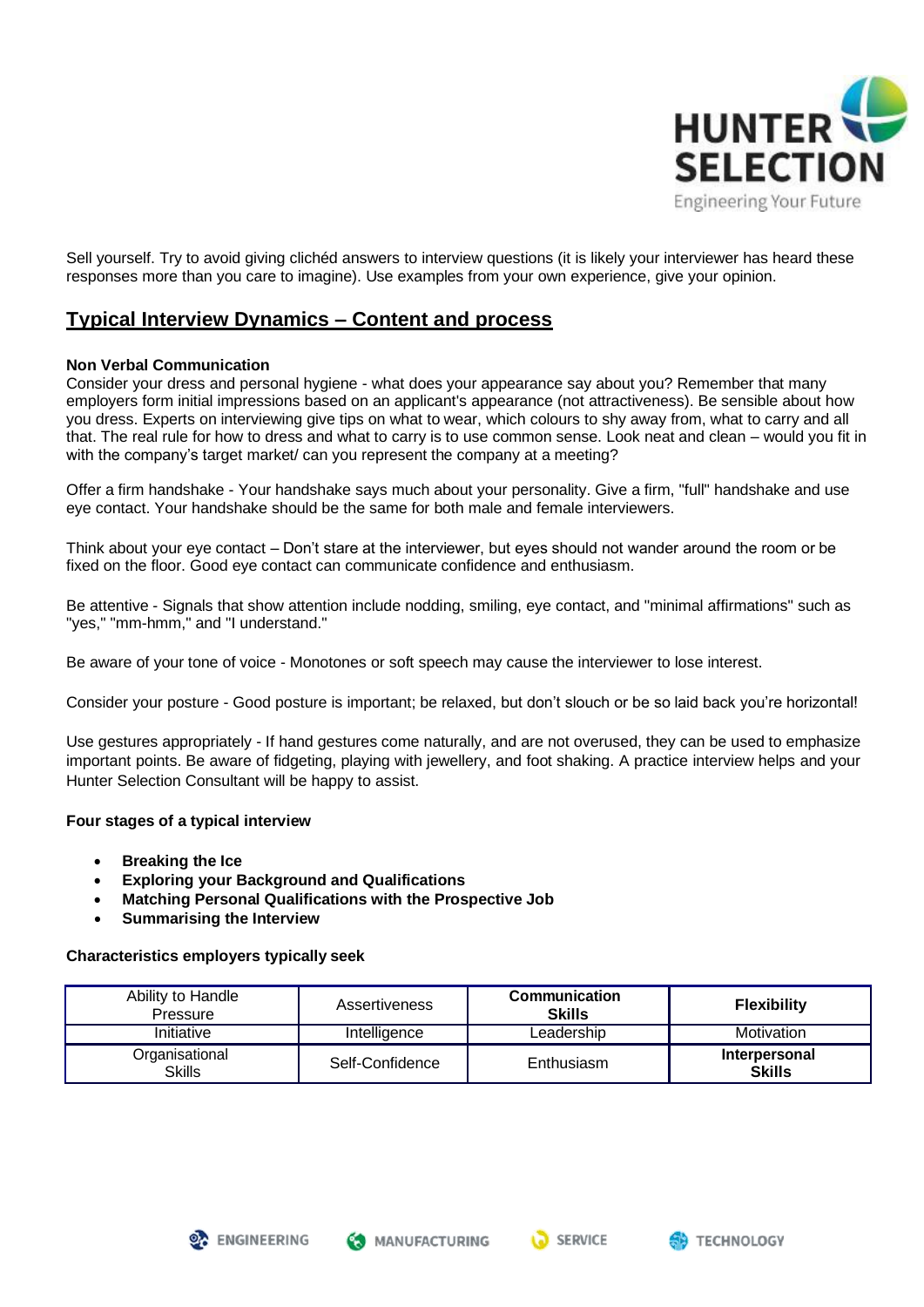

### **Tips for positive Interview Behaviour**

## **BE:**

Yourself. Present yourself in a confident manner. Enthusiastic.

Assertive, not aggressive. You can sell yourself without being overbearing.

Aware of the interviewer's body language. Follow his/her lead with appropriate behaviour.

## **SAY:**

Give specific examples of your skills. Tie them into the position. Prove how valuable you are. Express your interest in the organisation. Ask questions to gain information and demonstrate your interest. Ask for feedback if it is not offered.

## **DO:**

Shake hands before and after the interview. Keep track of your nonverbal behaviour.

## **DON'T:**

Discuss salary – leave it with your CWP Consultant who is more experienced at salary and package negotiation than you are. This also protects you from being seen in a negative light.

## **Reasons Interviewers reject candidates**

- Poor personal appearance
- Failure to maintain appropriate eye contact
- Lack of solid career planning- vague objectives and goals
- Being late to the interview
- Overbearing, "know-it-all" attitude
- Not listening to the interviewee (don't be afraid to ask for clarification)
- Talking over the interviewer
- Lack of interest/enthusiasm and/or perception you will move on quickly
- Failure to appear confident
- No insight into the nature of the company
- Lack of questions (i.e. lack of interest)
- No understanding of personal strengths/ weaknesses
- Interviewee "assumes" interviewer will figure out why he/she is the best candidate
- Inability to clearly express oneself

## **The interview on the day**

## **Answering Questions**

An interview involves an exchange of information. Improve the quality of your answers with a few top tips:

- Answer the question that's asked
- Answer questions honestly and directly
- Organise your answers
- Be brief (interviewers do not like waffle)
- Answer questions with interest and enthusiasm
- Be positive about your reason for leaving your current position
- Quantify the confidence other employers have placed in you
- Never speak badly of past supervisors or employers
- Make the position you're interviewing for your chief objective

If you don't know the answer to the question, don't try and answer it. Instead say how you would approach the



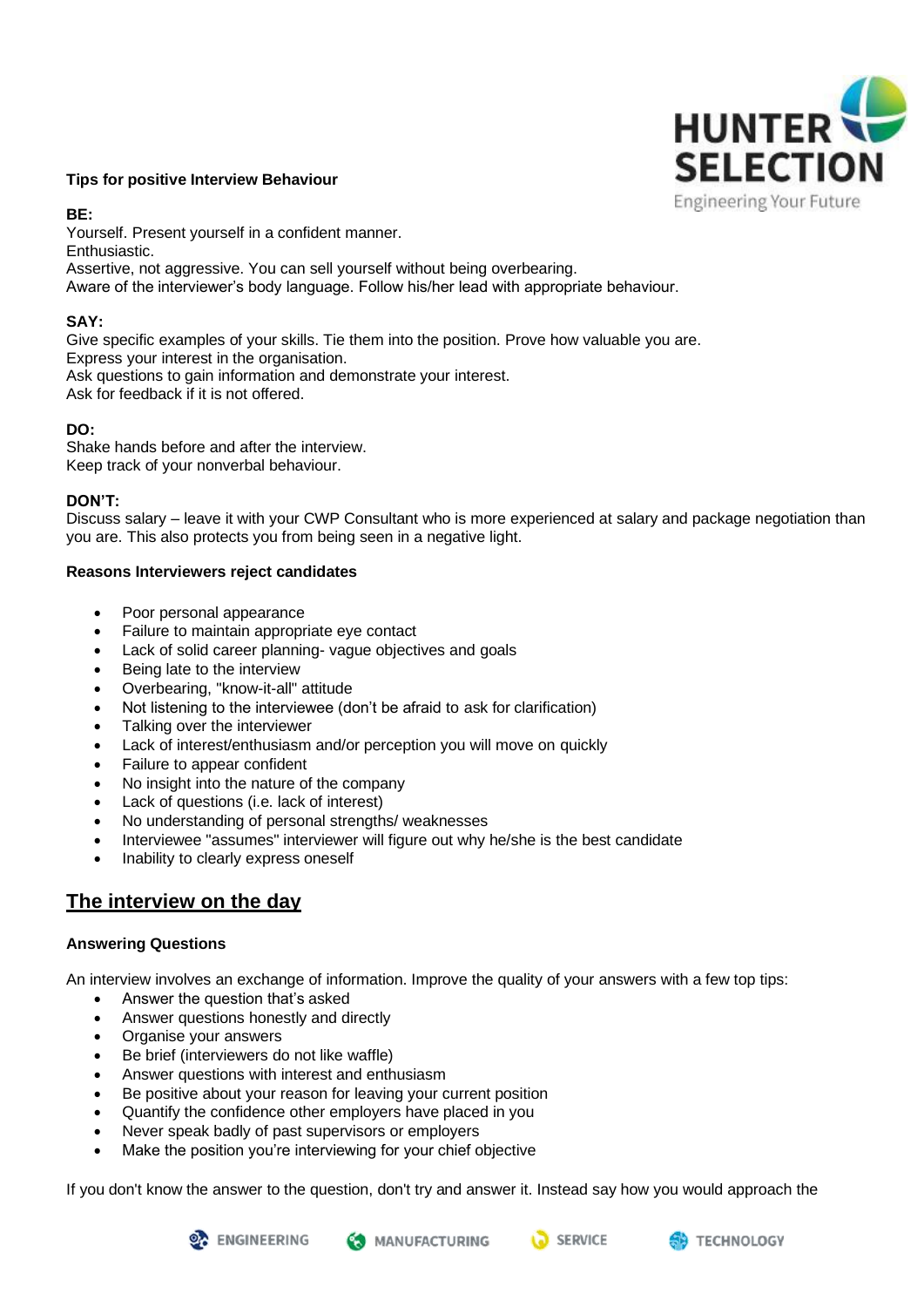problem/answering the question.







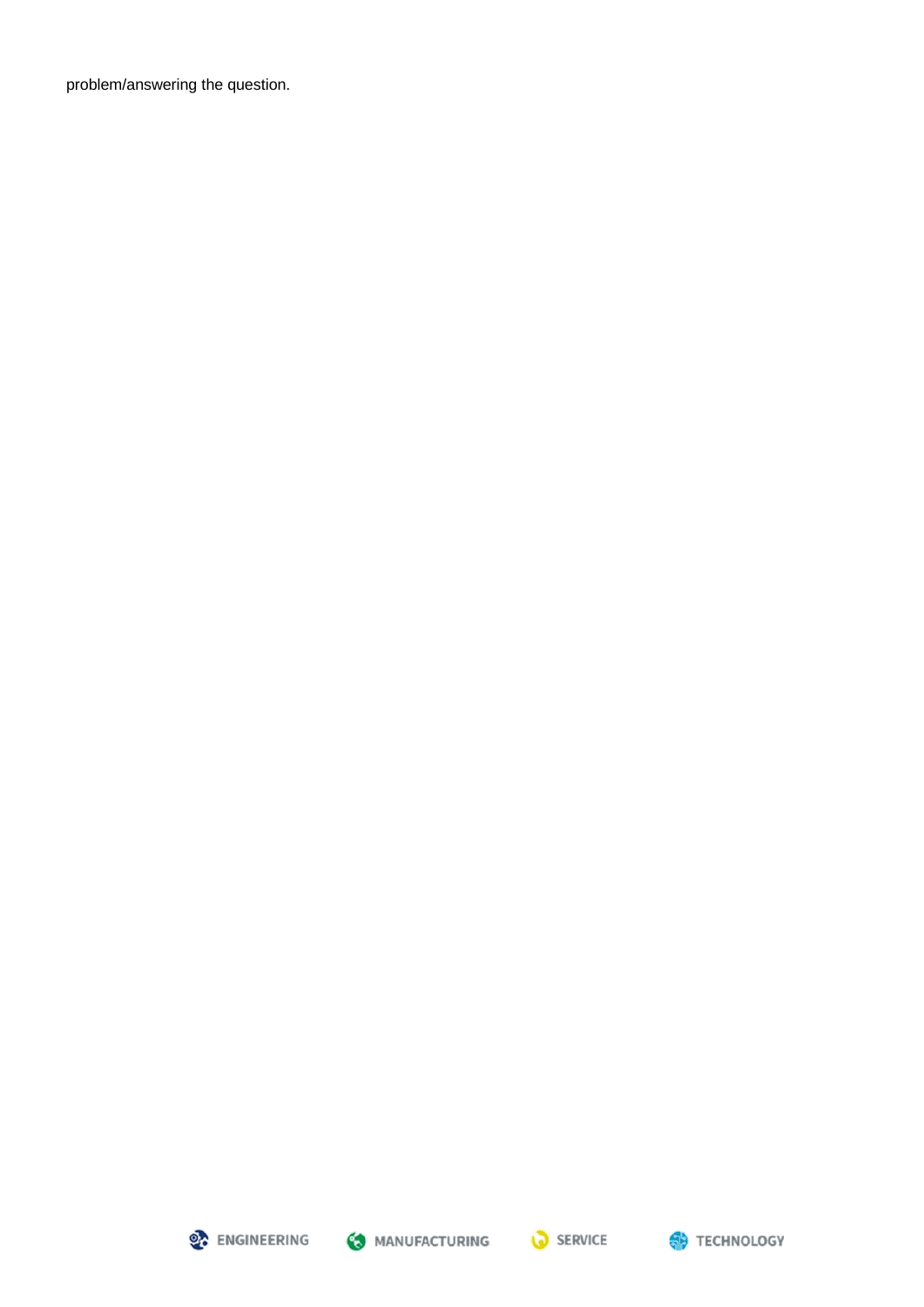

### **Handling Obstacles – turn weaknesses into strengths**

There may be aspects of your career that could present obstacles to employment if not handled correctly. Even the most common causes of concern for employers can be turned into positives:

### *You were dismissed from your last job:*

Terminations are emotional. Be sure that when you discuss your termination during the first interview, you can provide emotionally neutral answers. When you respond to questions about terminations, always include some lessons learned that will benefit future employers.

#### *You were made redundant:*

By now, just about every interviewer has had some experience of redundancy situations. The good news is that the stigma of unemployment is disappearing, especially when the reasons for job losses are not performance-related. Emphasize that the redundancy was unrelated to you as a person and as a worker. Employers are curious about how you will react to adverse situations if hired, and here is a good opportunity to show that you're a survivor who makes the best out of every situation.

### *You don't have enough experience:*

When employers raise objections, you must be able to identify related experience or transferable skills that will convince the interviewer of your ability to do the job. If the interviewer feels you don't possess the right degree, stress the quality of experience that you do have and how it is a strong foundation for meeting their needs. Remember, the fact that you are being interviewed at all means that despite perhaps not having the ideal degree you are still a viable candidate.

### *You're over-qualified:*

If you're deemed as being over-qualified, your first response should be to reiterate your best qualifications for the position. In other words, view the objection as another opportunity to sell your qualifications. If the interviewer is still unsure, probe more deeply into the resistance as it is more likely that they feel you will become bored with the role and leave or disrupt the team.

#### *Salary questions*

This is probably the most uncomfortable part of the interview process for both parties. **It is not advisable to ask about salary and package details at the interview** but if you are asked, you need to be realistic and give an honest overview. You will have been briefed by your Hunter Selection consultant as to the salary that your CV was presented to them with, so please remember what was agreed. The interviewer will most definitely know the salary that you were forwarded at so tread carefully if this is brought up.

Your consultant will play a key role in the negotiation process at offer stage. Your consultant is a trained intermediary, so talk openly with him or her. Share your concerns and expectations and call with comments or questions.

Above all, remember that the opportunity itself should be the single most important element of your decision. No amount of money will make a bad job good. A quality position and working with quality people in a dynamic work environment, offers rewards that money can't buy.

### **Attitude and demeanour**

### *Be unagressively assertive*

Find the right tone in which to present your positive aspects. You have to talk about your achievements to show you are the right person but do it without being boastful.

### *Have a positive attitude*

Above all, don't wait until after the event to decide that you wished you'd tried harder to get the position. Always go in with the intention of getting an offer, only then do you really have the chance to weigh up how this opportunity compares with others. Many people, with the benefit of hindsight, have regretted they didn't take a particular interview sufficiently seriously - don't let yourself be in this "if only" category!